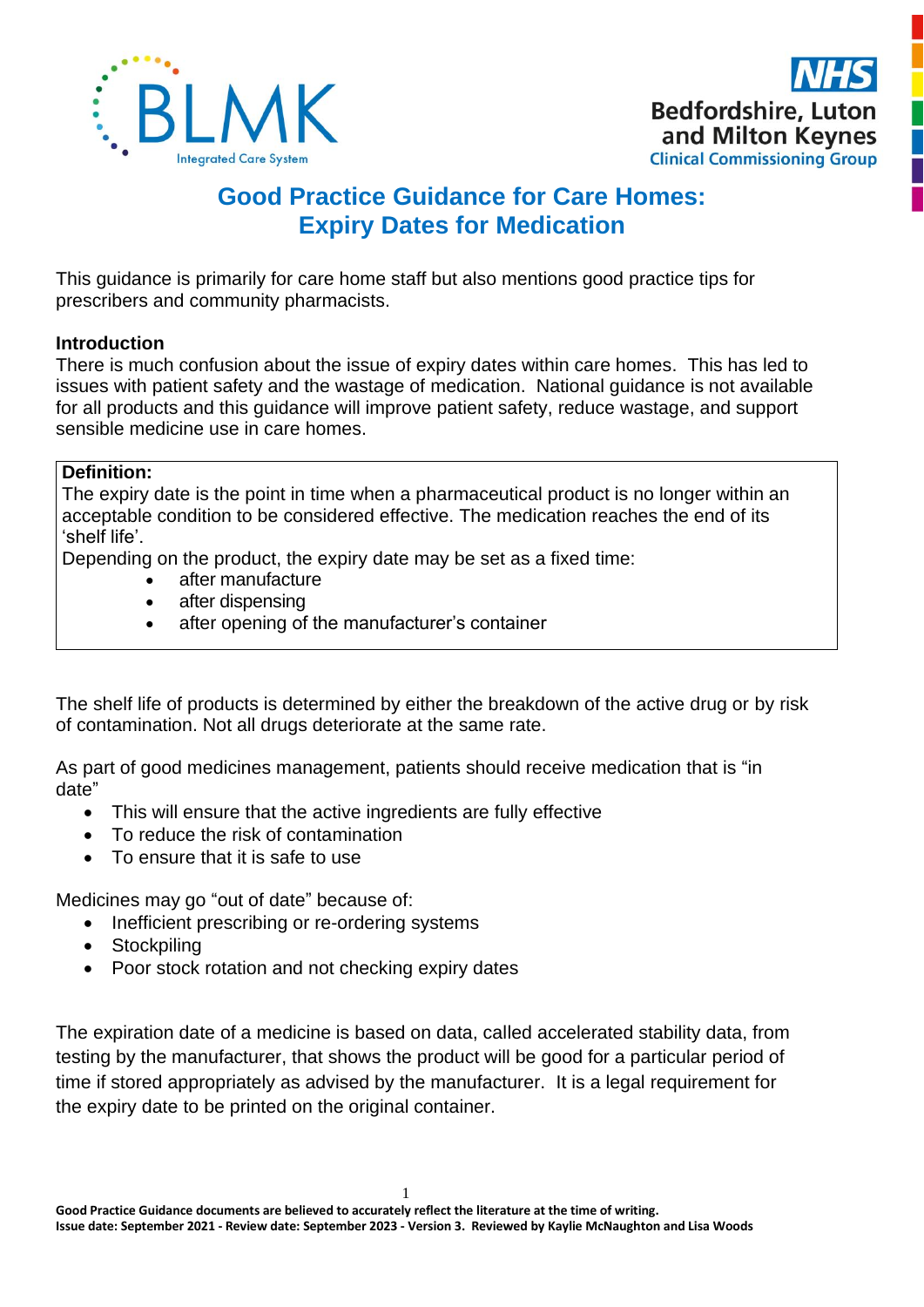



## **Key points for basic storage guidelines**

- Keep all medication in the original container in which they were dispensed
- Keep medicines in their original outer packaging, to protect from sunlight
- All medicines should be stored in a cool (below 25°C) dry place unless refrigeration is required (between 2°C and 8°C)
- The expiry date of products can change once opened
- Record the date opened and the calculated expiry on the medicine package/label if the manufacturers expiry date is affected by opening
- Be vigilant with product expiry dates
- Store as recommended by the manufacturer, check the information leaflet or access eMC at <https://www.medicines.org.uk/emc#gref>
- Use disposable gloves per preparation per patient when applying creams or ointments. i.e. if applying more than one preparation for the patient, gloves should be changed between preparations

# **Effects of using expired stock**

- The active drug could become chemically unstable
- The effectiveness of the drug may change
- The breakdown of the drug may be toxic and harmful to the patient
- Increased risk of contamination

# **Examples of different wording of expiry dates**

| <b>Wording on packaging</b>     | <b>Definition</b>                        |
|---------------------------------|------------------------------------------|
| Best before January 2021        | Discard 31/12/2020                       |
| Use before end January 2021     | Discard 31/01/2021                       |
| Use by January 2021             | Discard 31/12/2020                       |
| Discard after January 2021      | Discard 31/01/2021                       |
| <b>Expires January 2021</b>     | Discard 31/01/2021                       |
| Use within one month of opening | Self-explanatory (ideally every 28 days) |
| Discard 7 days after opening    | Self-explanatory                         |

In general, solid dose formulations have a longer expiry date than liquid preparations. The manufacturer's expiry on a container is the unopened expiry date. After opening, the expiry date may be affected or shortened. This should be highlighted on the medicine label or container by the person opening the container for the first time.

Certain external factors can affect expiry – contact with water, temperature, air or light. One example is antibiotics to be taken as a liquid formulation which are stored in the pharmacy as a dry powder, which is then reconstituted with water and then given a shorter expiry date.

**Any product whose appearance suggests it may be unfit for use should be discarded – irrespective of expiry date**. If there is any doubt, contact the community pharmacy for advice.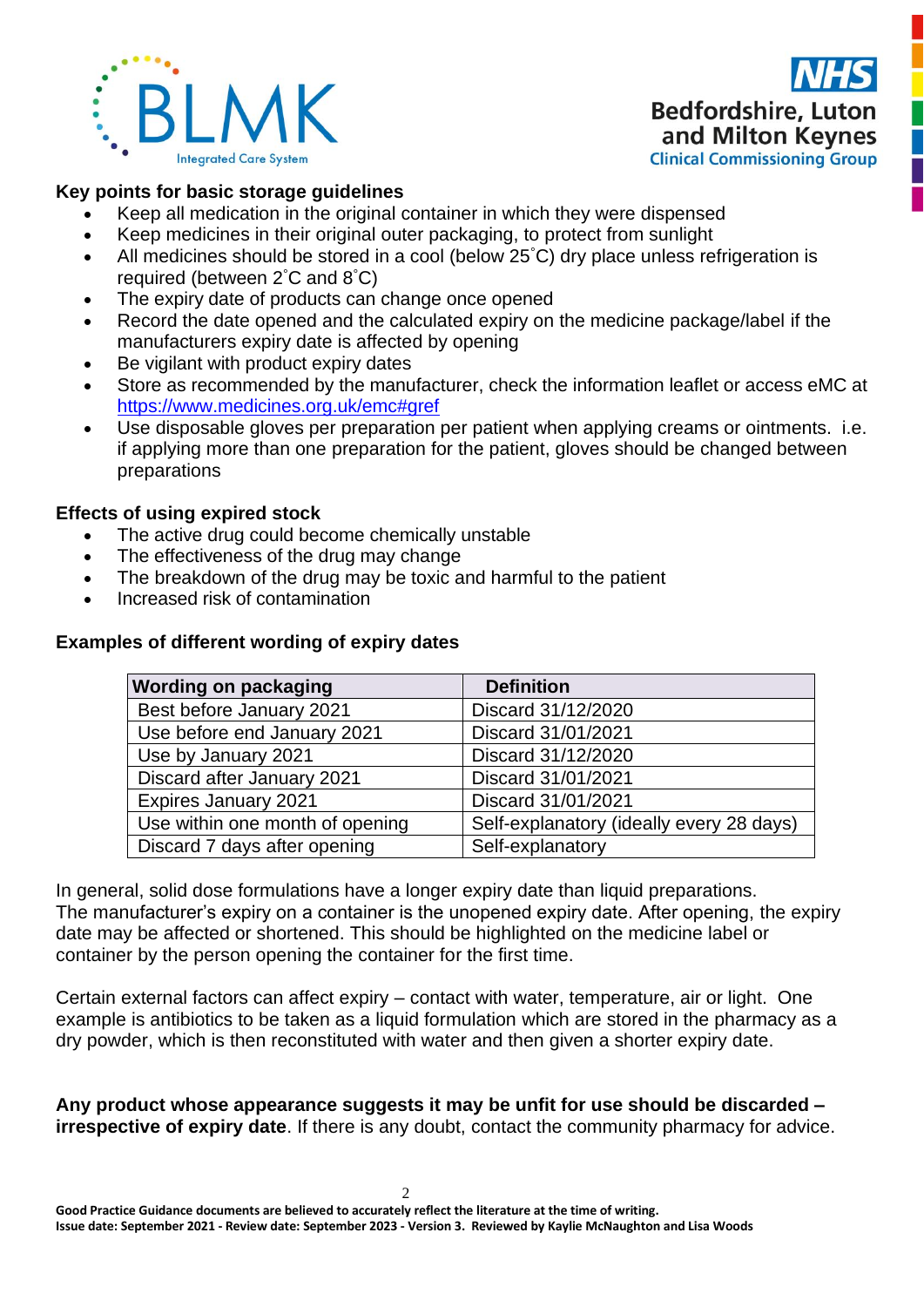



## **Monitored Dosage Systems (MDS)**

Gold standard practice and the position endorsed across BLMK ICS is for all medications supplied to care homes to be dispensed in their original packaging alongside relevant MAR chart(s).

Monitored Dosage Systems (MDS) should be avoided; however, in the event that medication does have to be dispensed in an MDS it is recommended that medicines are discarded after 8 weeks if they have not been used.

Please note not all medicines are suitable for inclusion in MDS for example:

- Medicines that may be harmful when handled, e.g. cytotoxic products like methotrexate
- Medicines that are sensitive to moisture, e.g. effervescent tablets
- Light-sensitive medicines, e.g. chlorpromazine
- Medicines that should only be dispensed in glass bottles, e.g. glyceryl trinitrate (GTN)
- Medicines that should only be taken when required, e.g. painkillers
- Medicines whose dose may vary depending on test results, e.g. warfarin

For this reason, the community pharmacy may dispense these medications separately in the original container.

| <b>Example of products with Manufacturer Specific Expiry Dates</b> |                                                                                                                                                 |  |  |
|--------------------------------------------------------------------|-------------------------------------------------------------------------------------------------------------------------------------------------|--|--|
| <b>Glyceryl Trinitrate tablets</b>                                 | 8 weeks after first opening                                                                                                                     |  |  |
| <b>Nicorandil</b>                                                  | Manufacturer recommendation, then once opened<br>each blister has a 30-day expiry. Use each<br>blister strip at a time before opening the next. |  |  |
| <b>Madopar capsules and tablets</b>                                | 2 weeks when dispensed into another container, but<br>best stored in the original package. Keep bottle<br>tightly closed.                       |  |  |
| <b>Chlorpromazine Syrup</b>                                        | 6 months after opening                                                                                                                          |  |  |
| <b>Morphine sulphate Oral Solution</b>                             | 3 months after opening                                                                                                                          |  |  |
| <b>Risperidone 1mg/ml Oral Solution</b>                            | 3 months after opening                                                                                                                          |  |  |
| <b>Movicol Liquid</b>                                              | 30 days after opening.<br>Diluted solution - 24 hours                                                                                           |  |  |

Some products now show an expiry symbol  $\epsilon$  or state a recommended period after opening e.g. discard after 3 months of opening. However, in the care home setting where storage conditions may be variable; it is recommended that the suggested expiry dates are followed.

#### **When required medication (PRNs)**

Be aware of the expiry date of PRNs especially if they are not used frequently. It is good practice to date and initial on opening all PRN medication for audit trail purposes.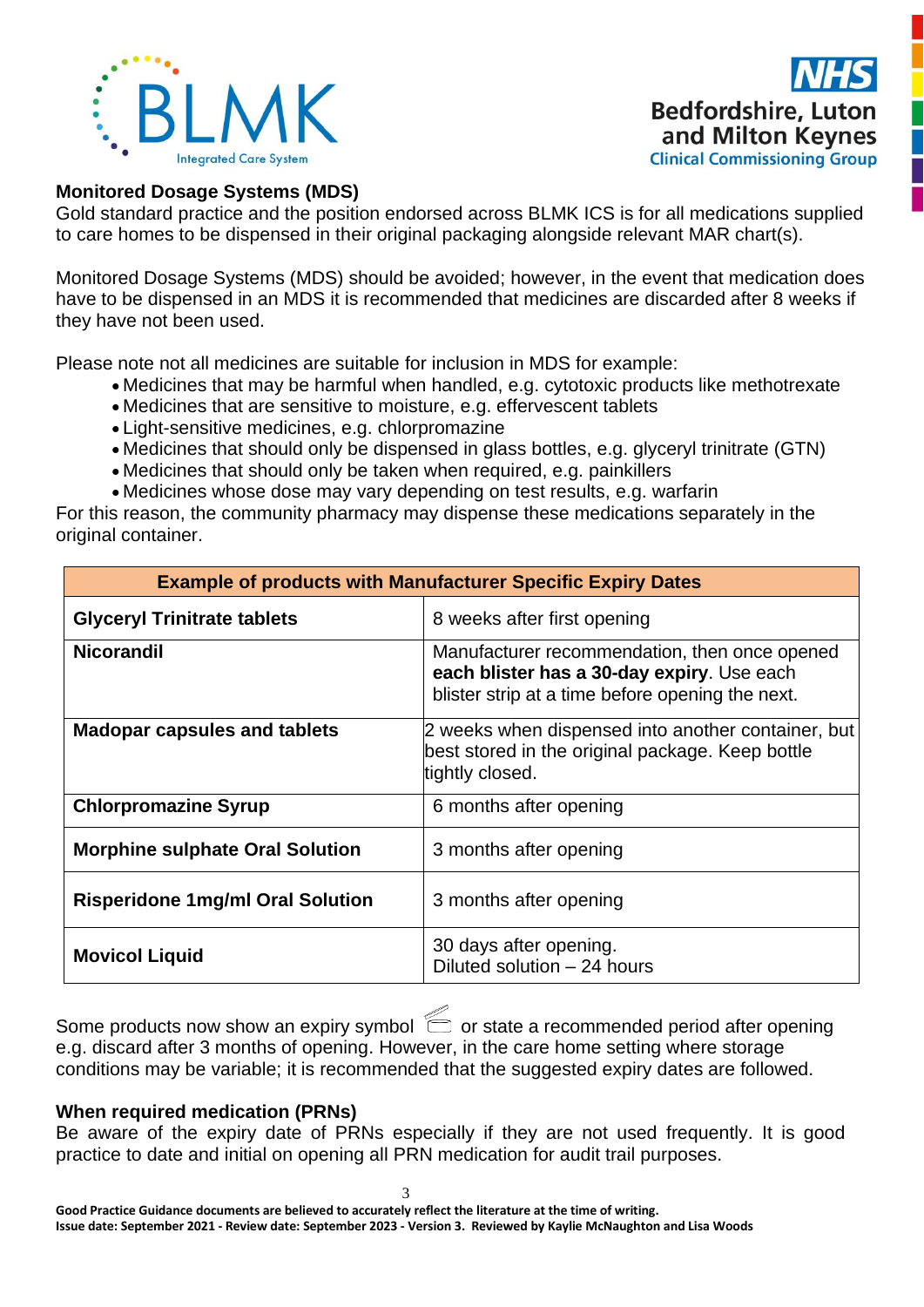



#### **Some Exceptions:**

Certain oral preparations have a shorter shelf life once they have been opened. The following list is not exhaustive and is only intended to cover some of the most frequently used products. Please add your own products as they become known to you. Many specials will have a short shelf life.

## Amitriptyline 25mg/5ml Solution SF

| <b>Manufacturer</b> | <b>Shelf Life</b><br>(unopened) | <b>Shelf Life</b><br>(once opened) | <b>Storage</b><br><b>Requirements</b> | <b>Pack Size</b> |
|---------------------|---------------------------------|------------------------------------|---------------------------------------|------------------|
| Rosemont            | 24 months                       | 6 months                           | Below 25°C                            | 150ml            |
| Thame Labs          | 12 months                       | 30 days                            | Below 25°C                            | 150ml            |
| Wockhardt UK Ltd    | 24 months                       | month                              | Below 25°C                            | 150ml            |

## Amlodipine 10mg/5ml Oral Solution

| <b>Manufacturer</b> | <b>Shelf Life</b><br>(unopened) | <b>Shelf Life</b><br>(once opened) | <b>Storage</b><br><b>Requirements</b> | <b>Pack Size</b> |
|---------------------|---------------------------------|------------------------------------|---------------------------------------|------------------|
| Rosemont            | vear                            | 30 days                            | Fridge $(2-8°C)$                      | 150ml            |

## Captopril 25mg/5ml Oral solution SF

| <b>Manufacturer</b> | <b>Shelf Life</b><br>(unopened) | <b>Shelf Life</b><br>(once opened) | <b>Storage</b><br>Requirements | <b>Pack Size</b> |
|---------------------|---------------------------------|------------------------------------|--------------------------------|------------------|
| Thame Labs          | 24 months                       | 21 davs                            | Below 30°C                     | 100ml            |

## Haloperidol 5ml/5mg Oral Solution

| <b>Manufacturer</b> | <b>Shelf Life</b><br>(unopened) | <b>Shelf Life</b><br>(once opened) | <b>Storage</b><br><b>Requirements</b> | <b>Pack Size</b> |
|---------------------|---------------------------------|------------------------------------|---------------------------------------|------------------|
| Thame Labs          | ? vears                         | 30 days                            | Below 25°C                            | 100ml            |
| Pinewood Healthcare | vears                           | None noted                         | Below 25°C                            | 100ml            |

#### Levothyroxine 100mcg/5ml Oral Solution

| <b>Manufacturer</b> | <b>Shelf Life</b><br>(unopened) | <b>Shelf Life</b><br>(once opened) | <b>Storage</b><br><b>Requirements</b> | <b>Pack Size</b> |
|---------------------|---------------------------------|------------------------------------|---------------------------------------|------------------|
| Ten Pharma          | As per bottle                   | 28 days                            | Below 25°C                            | 100ml            |
| Wockhardt UK Ltd    | 2 vears                         | 3 months                           | Below 25°C                            | 100ml            |
| Creo Pharma Ltd     | 18 months                       | 2 months                           | Below 25°C                            | 100ml            |
| Advanz Pharma       | 18 months                       | 8 weeks                            | Below 25°C                            | 100ml            |

## Lorazepam 1mg/1ml Oral Solution

| <b>Manufacturer</b> | <b>Shelf Life</b><br>(unopened) | <b>Shelf Life (once</b><br>opened)  | <b>Storage</b><br><b>Requirements</b> | <b>Pack Size</b> |
|---------------------|---------------------------------|-------------------------------------|---------------------------------------|------------------|
| Thame Labs          | 24 months                       | $60ml - 30 days$<br>150ml – 90 days | Fridge $(2-8°C)$                      | 60ml<br>150ml    |

## **In all cases, the printed manufacturer's expiry date should be used if it is earlier than the suggested guideline dates**

**Good Practice Guidance documents are believed to accurately reflect the literature at the time of writing. Issue date: September 2021 - Review date: September 2023 - Version 3. Reviewed by Kaylie McNaughton and Lisa Woods**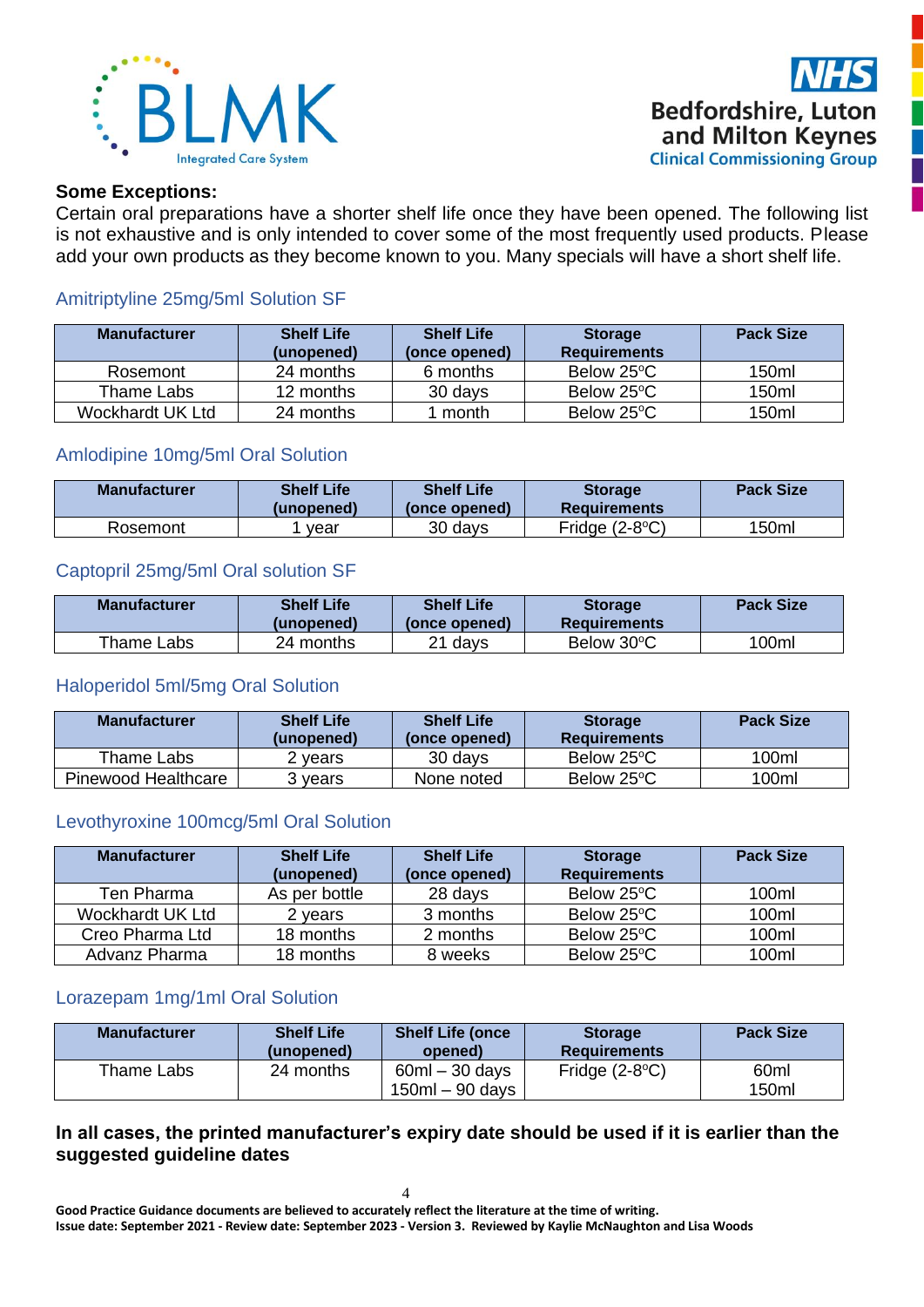



## **Recommendations for Care Home Staff:**

## **Ordering medication**

- Check current stock levels and quantities of medication being ordered are appropriate for requirement in order to avoid medication waste
- Do not forget to check medication not routinely stored in the medicines trolley e.g. PRNs, topical preparations
- A nominated member of staff should be responsible for ordering medication with a named deputy
- Request PRNs in original packs rather than in MDS. (MDS has reduced expiry therefore more frequent prescriptions will be necessary and more medication waste generated)

## **Receiving medication from pharmacy**

- Check if there are any specific expiry date instructions on labels e.g. some liquid antibiotics
- Check that all medicines decanted in non-original container have an expiry date on them. If they do not return to the pharmacy to be appropriately labelled
- Check the medication is still within its expiry date

## **Storing medication**

- Note and act on any specific storage instruction e.g. store in the fridge
- Rotate stock so the earliest expiry is at the front and therefore going to be used first i.e. 'first in, first out'
- Check expiry dates of medication stock at least once a month
- Medication is to remain in the container in which it was received batches must not be mixed

#### **Administering medication**

- Check expiry date before each administration
- Record the date opened and the calculated expiry on the medicine package/label where appropriate e.g. creams, eye drops. Some packaging does not allow for the pharmacy label to be placed on the product e.g. eye drops. In these instances, the outer packaging will have to be endorsed with the date of opening. It is essential that the product remains in the outer packaging throughout duration of the treatment
- Highlight any short expiry as a reminder to all staff
- Any product whose appearance suggests it may be unfit for use should be discarded irrespective of expiry date. If there is any doubt, contact the community pharmacy for advice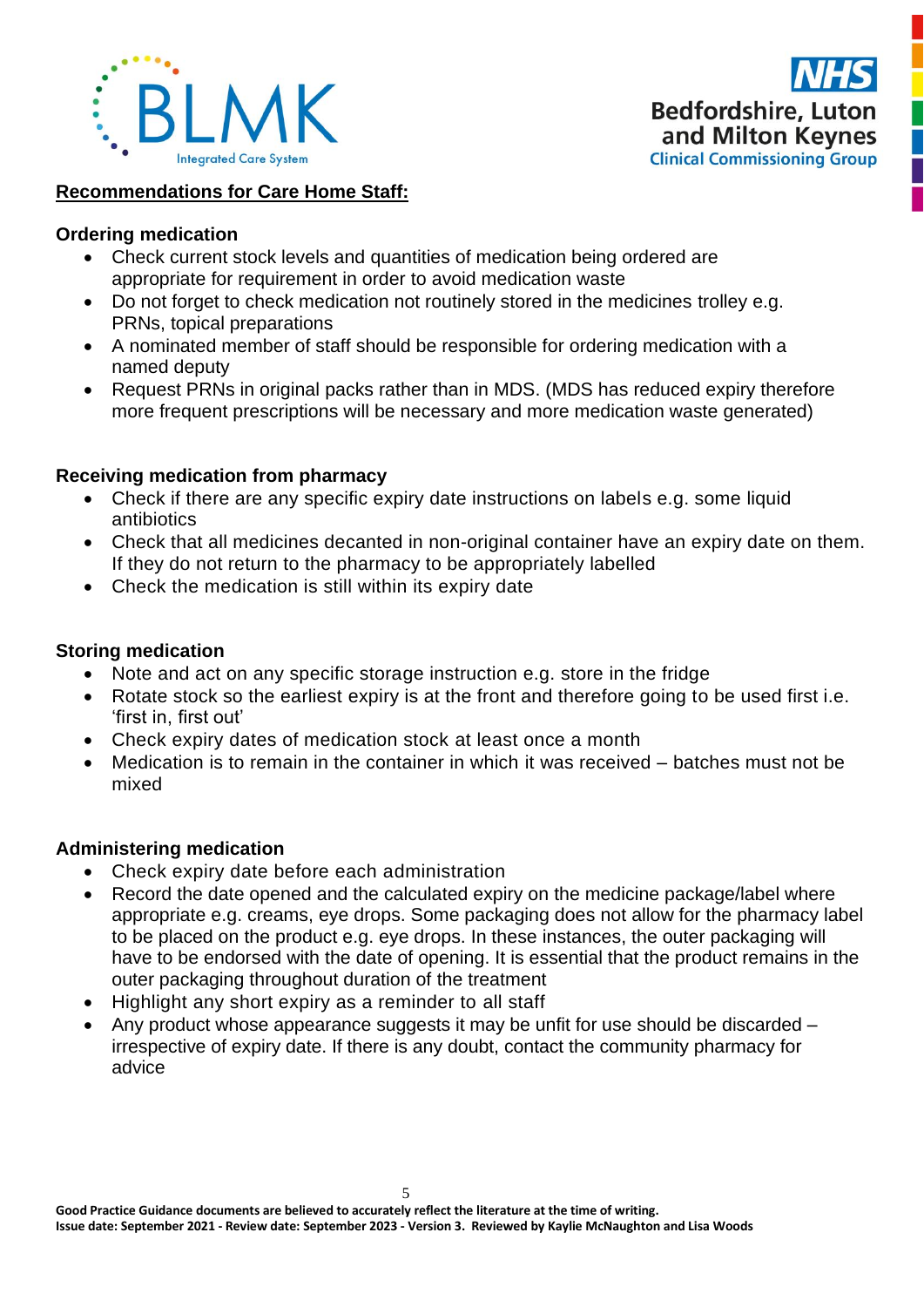



## **Recommendations for Prescribers:**

#### **Prescribing**

- Prescribe the appropriate quantity of medication in order to avoid waste
- Quantities which appear to be excessive should be queried
- Directions should be clear rather than "as directed" or "when required"
- PRN medication should have a recommended duration of treatment

## **Repeat prescribing process**

• Consider nominating a named practice member to process care home prescription requests and to act as contact known to the care home to deal with queries

## **Recommendations for Community Pharmacists:**

## **Dispensing medication**

- If decanting from bulk container, label with appropriate expiry date
- Highlight any shortened expiry dates.
- Do not obscure expiry dates with labels
- If the care home generally receives medicines in an MDS, inform staff if a particular medicine is unsuitable for inclusion due to problems with stability. The foil packing around individual tablets must not be cut and placed in an MDS; doing so has potential to cause harm if inadvertently swallowed by the service user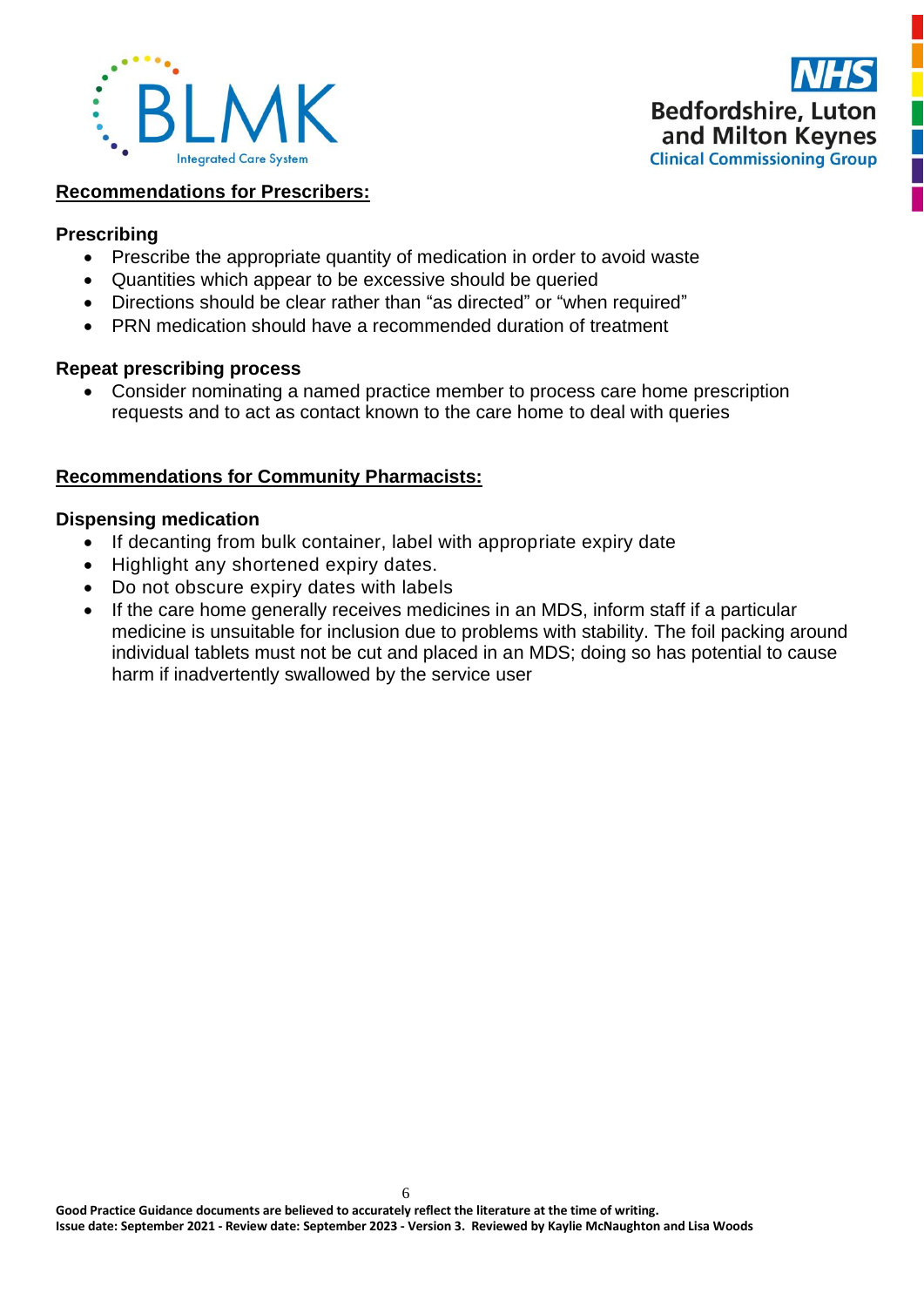

# **Table of suggested expiry of products from date of Opening**

| <b>Formulation Type</b>                                                                             | <b>Suggested Expiry after opening</b><br>unless otherwise stated by<br>manufacturer and still within<br>manufacturer's expiry date                                                                                         | <b>Comments</b>                                                                                                                                                                                                                                                                     |
|-----------------------------------------------------------------------------------------------------|----------------------------------------------------------------------------------------------------------------------------------------------------------------------------------------------------------------------------|-------------------------------------------------------------------------------------------------------------------------------------------------------------------------------------------------------------------------------------------------------------------------------------|
| Tablets & capsules in original<br>blister strips or container with<br>printed expiry date           | Manufacturer's expiry date as printed<br>on original box or individual foils<br>(check patient information leaflet)                                                                                                        | PRN (when required) medication,<br>wherever possible, should be used<br>from the manufacturer's original<br>pack. (The expiry date is printed on<br>each strip). Medicines kept for use in<br>next month should be recorded in the<br>'carried forward' section of the MAR<br>chart |
| Tablets & capsules stored in<br>dispensing bottles from<br>pharmacy                                 | 6 months from date of dispensing                                                                                                                                                                                           | Or as advised by Pharmacy                                                                                                                                                                                                                                                           |
| <b>Aspirin Dispersible tablets</b><br>stored in dispensing bottles from<br>pharmacy                 | 1 month from date of dispensing                                                                                                                                                                                            | Dispersible aspirin is not suitable<br>(sensitive to moisture) for<br>MDS/compliance aids and is often<br>dispensed in bottles/original<br>container                                                                                                                                |
| Tablets/Capsules stored in<br>pharmacy packed blisters -<br><b>Monitored Dosage System</b><br>(MDS) | 8 weeks from date of dispensing                                                                                                                                                                                            |                                                                                                                                                                                                                                                                                     |
| Oral liquids (in original<br>manufacturer's packaging)                                              | 6 months from date of opening or<br>follow manufacturer's guidance e.g.<br>for specially manufactured items or<br>expiry date on packaging. For<br>antibiotics, check with community<br>pharmacist if not clear from label | Estimate the amount of any liquids<br>carried over. Medicines retained for<br>use should be recorded in the<br>'carried forward' section of the MAR<br>chart.                                                                                                                       |
| <b>Oral liquids (decanted into</b><br>pharmacy bottles)                                             | 3 months from when the original<br>container was opened                                                                                                                                                                    | The pharmacy should put an expiry<br>date on the bottle before sending to<br>the home, taking into account when<br>opened in the pharmacy                                                                                                                                           |
| <b>External liquids (lotions,</b><br>shampoos & bath oils)                                          | 6 months from date of opening                                                                                                                                                                                              | Or manufacturers recommendation if<br>shorter                                                                                                                                                                                                                                       |
| <b>Creams/Ointments in pump</b><br>dispensers                                                       | Manufacturer's expiry date                                                                                                                                                                                                 |                                                                                                                                                                                                                                                                                     |
| <b>Creams/Ointments in tubes</b>                                                                    | 3 months from date of opening, or<br>manufacturers recommendation if<br>shorter                                                                                                                                            |                                                                                                                                                                                                                                                                                     |
| <b>Creams/Ointments in</b><br>pots/tubs                                                             | 1 month from date of opening                                                                                                                                                                                               | Write the DATE and initial when<br>opening on the container                                                                                                                                                                                                                         |
| <b>Creams/Ointments decanted</b><br>from a bulk container                                           | 1 month, or seek dispensing<br>pharmacist for advice                                                                                                                                                                       |                                                                                                                                                                                                                                                                                     |
| <b>Cream/Ointment specially</b><br>made for individual                                              | Seek dispensing pharmacist advice                                                                                                                                                                                          |                                                                                                                                                                                                                                                                                     |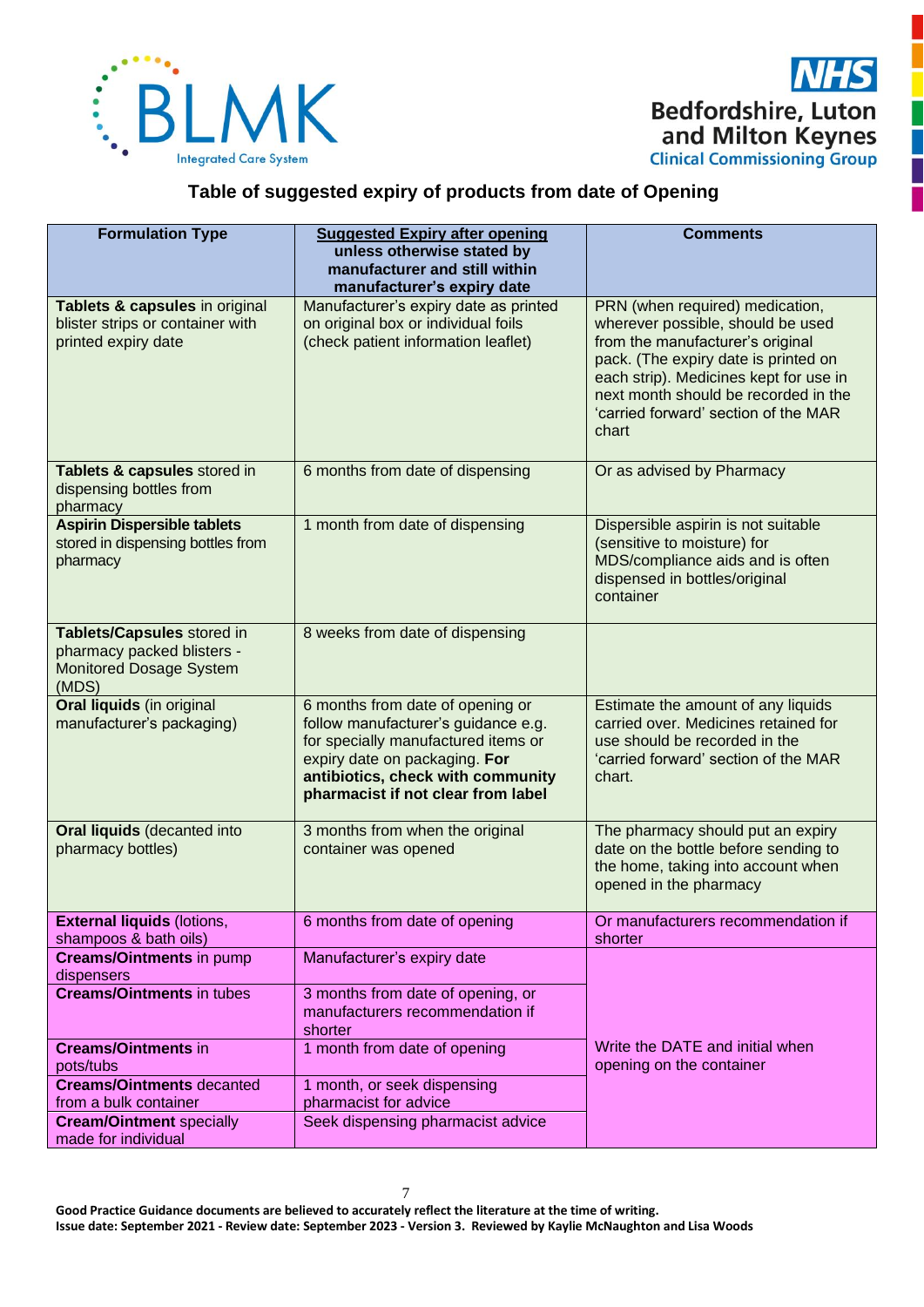



| <b>Formulation Type</b>                          | <b>Suggested Expiry after opening</b><br>unless otherwise stated by<br>manufacturer and still within<br>manufacturer's expiry date                                                                                                                                                      | <b>Comments</b>                                                                                                                                                      |
|--------------------------------------------------|-----------------------------------------------------------------------------------------------------------------------------------------------------------------------------------------------------------------------------------------------------------------------------------------|----------------------------------------------------------------------------------------------------------------------------------------------------------------------|
| <b>Sterile Eye/Ear/Nose</b><br>drops/Ointments   | 28 days from date of opening                                                                                                                                                                                                                                                            | Some items may need storing in the<br>fridge once opened                                                                                                             |
| <b>Rectal Diazepam</b>                           | Individual foil wrapped tubes                                                                                                                                                                                                                                                           | Manufacturer's expiry date                                                                                                                                           |
|                                                  | Non-foil wrapped                                                                                                                                                                                                                                                                        | 6 months from date of opening                                                                                                                                        |
| <b>SIP Feeds/oral</b><br>supplementary nutrition | Unopened, follow Manufacturer's<br>expiry date.                                                                                                                                                                                                                                         | Follow manufacturer's guidance<br>once opened (most keep for 24<br>hours in fridge)                                                                                  |
| <b>Inhalers</b>                                  | Manufacturer's expiry date                                                                                                                                                                                                                                                              | Some inhalers have a shortened<br>expiry after dispensing or once<br>opened. These should have a<br>written expiry date by the pharmacy                              |
| <b>Glyceryl Trinitrate Sprays</b>                | Manufacturer's expiry date                                                                                                                                                                                                                                                              |                                                                                                                                                                      |
| <b>Insulin</b>                                   | <b>Unopened: Manufacturer's expiry</b><br>date when stored in a fridge between<br>$2^{\circ}$ C and $8^{\circ}$ C<br>Once Opened: 4 weeks for insulin<br>vials and pens unless otherwise<br>stated. When in use can be kept at<br>normal room temperature (less than<br>$25^{\circ}$ C) | One pen/cartridge will often be<br>sufficient per month. Ask the GP to<br>prescribe the nearest number of<br>pens/cartridges need per month to<br>reduce stockpiling |

**These guidelines are subject to correct storage at ambient temperatures recommended by manufacturers and are based on general consensus and not evidence-based due the lack of information available**

**There is insufficient data in published literature and no up-to-date authoritative resource that provides data on the stability of medicines when stored outside of the manufacturer's original packaging. Conversely there are illustrative examples of degradation of medicines when stored outside of their original packaging.**